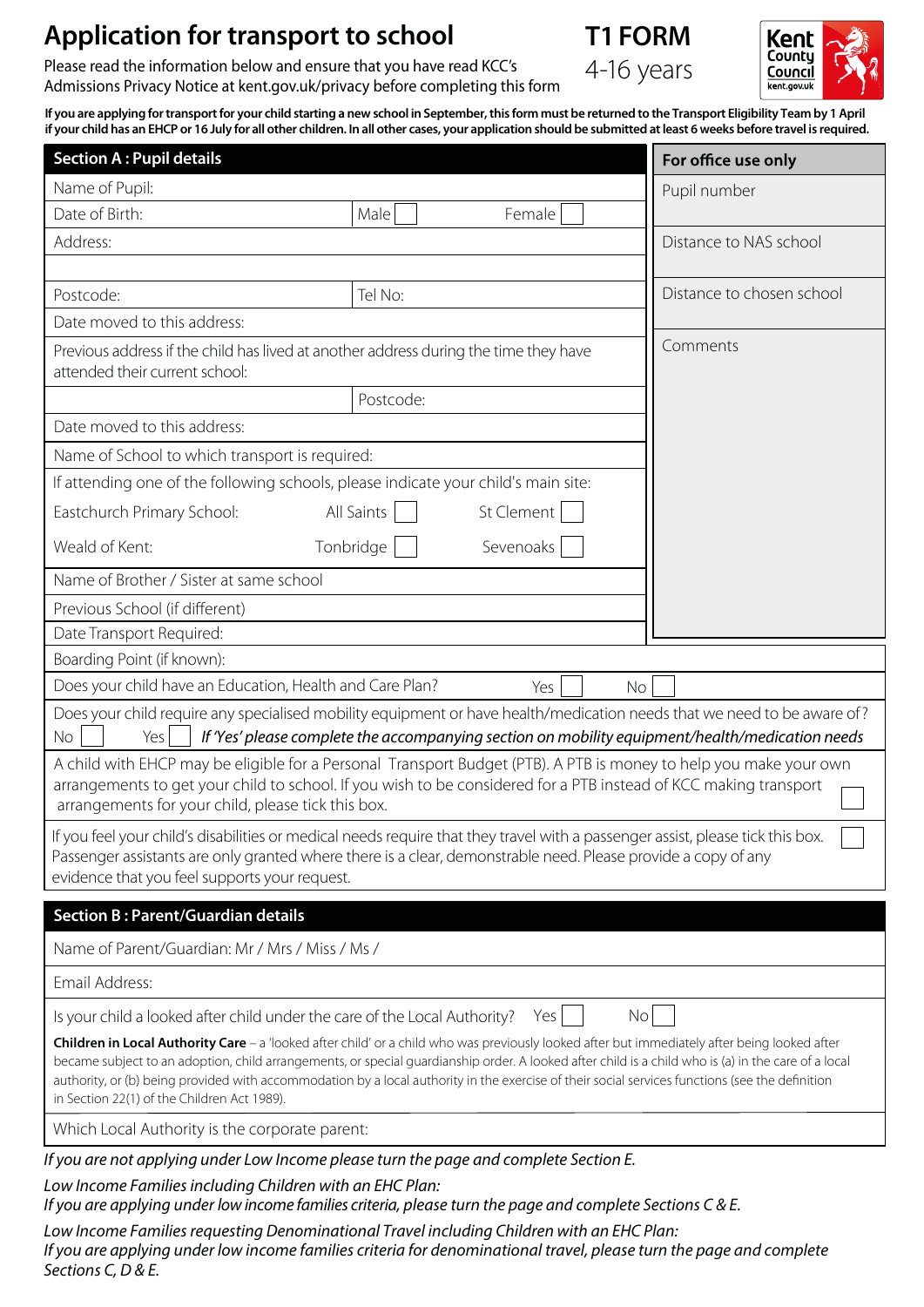| Section C: Low Income Families including Children with EHCP                                                                                                                                                                                                  |  |  |  |  |
|--------------------------------------------------------------------------------------------------------------------------------------------------------------------------------------------------------------------------------------------------------------|--|--|--|--|
| If you are applying under the Low Income Criteria, you must provide evidence that you are in receipt of one of the<br>qualifying benefits below. Please ensure you include all pages of any proof you submit.                                                |  |  |  |  |
| Free School Meals<br>Maximum Level of Working Tax Credit (TC602)                                                                                                                                                                                             |  |  |  |  |
| Income Support<br>Income Based Jobseekers Allowance                                                                                                                                                                                                          |  |  |  |  |
| Guaranteed Element of State Pension Credit (Pension Credit M1000 Award Notice)                                                                                                                                                                               |  |  |  |  |
| Income-related Employment and Support Allowance                                                                                                                                                                                                              |  |  |  |  |
| Universal Credit (with an annual net earned income of no more than £7,400 as assessed by earnings from<br>up to three of your most recent assessment periods). You must provide a full copy of your most recent statement,<br>a screen shot will be accepted |  |  |  |  |
| Child Tax Credit (without working tax credit and an annual income that does not exceed £16,385) (TC602)                                                                                                                                                      |  |  |  |  |
| <b>Please note:</b> When parents receive Child Tax Credit but not Working Tax Credit, the level of yearly income<br>(currently £16,385) would be taken into account when assessing the child's eligibility.                                                  |  |  |  |  |
| If parents receive both Child Tax Credit and Working Tax Credit, then the Working Tax Credit element overides the Child Tax<br>Credit element and parents must be in receipt of the maximum level of Working Tax Credit to qualify on low income grounds.    |  |  |  |  |

### **Section D : Denominational Travel**

## To be completed if attending a Church School and in receipt of one of the benefits above

| I certify that (Child's Name)     |        |
|-----------------------------------|--------|
|                                   |        |
| is a regular practising member of | Church |

Signed: Church / Parish

Print Name: Vicar / Priest

# **Section E : Declaration**

I attach a passport-sized photograph with pupil's name and address on back. **Please be aware, no photographs will be returned**

### **I have read and understood the accompanying Home to School Transport Guidance**

| 1 confirm that the details I have provided are complete and accurate. I understand that you may take action against me,                 |
|-----------------------------------------------------------------------------------------------------------------------------------------|
| $\blacktriangleright$ including criminal prosecution and civil recovery, if I have provided false information in this application form. |
|                                                                                                                                         |

I consent to the disclosure of information on this form by Kent County Council for the purpose of the verification of this claim and investigation, prevention, detection and prosecution of fraud.

The details you provide will be processed by Kent County Council for use in providing transport services for schoolage children and may be disclosed to relevant schools and contractors acting on behalf of Kent County Council for the provision of school transport.

I agree that you will use the information I have provided to process my claim for transport assistance and will contact other sources as allowed by the law to verify my initial, and ongoing, entitlement.

Incomplete applications will be returned and not processed until all requested information has been provided, including parental confirmation that they have read the Home to School Transport Guide.

Signed: Contract Contract Contract Parent / Guardian Date:

**DUE TO THE LARGE NUMBER OF APPLICATIONS RECEIVED WE ARE UNABLE TO CONFIRM RECEIPT OF YOUR FORM** Transport Eligibility Team, Sessions House, Room M4.26, County Hall, Maidstone, Kent ME14 1XQ